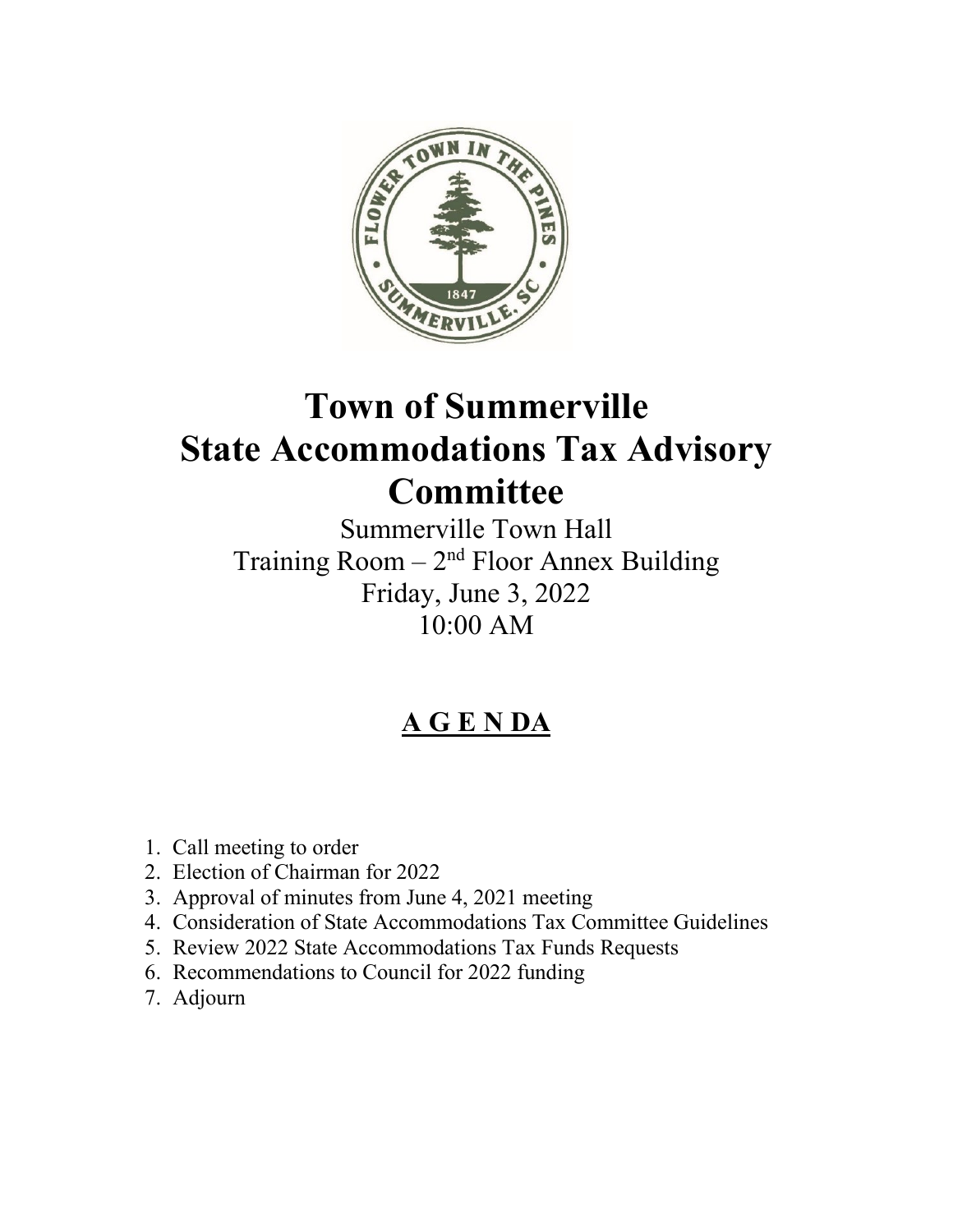*Mayor* Ricky Waring

*Council Members:* Bob Jackson Walter Bailey Aaron Brown Terry Jenkins Kima Garten-Schmidt William McIntosh



*Town Administrator* Lisa Wallace

> *Town Clerk* Beth Messervy

*Town Attorney*  G.W. Parker

# TOWN of SUMMERVILLE

#### **State Accommodations Tax Advisory Committee Meeting June 4, 2021**

#### **ATTENDANCE:**

Present: Committee Chairman Robert Pratt and Committee Members Liz Wiggins, Deb Campeau, Dowm Hawley, Wilma Burgreen and Cynthia Powell. Emmagene Rhodes was absent. A quorum was present. Also present was Beth Messervy, Town Clerk. Members of the press and public were duly notified.

### **CALL TO ORDER:**

The State Accommodations Tax Advisory Committee meeting was called to order by Committee Chairman Robert Pratt at 10:00am on Friday, June 4, 2021.

### **APPROVAL OF MINUTES OF PREVIOUS MEETINGS:**

Cynthia Powell made a motion, seconded by Dowm Hawley, to approve the minutes of the June 15, 2020 State ATAX Committee meeting. The motion carried unanimously.

## **REVIEW OF STATE ATAX REQUESTS & RECOMMENDATIONS TO COUNCIL:**

Community Resource Center: The organization is requesting \$25,000 for a Kwanzaa Festival in downtown Summerville. There were concerns about the estimated number in attendance, and how many of those are coming in from another city. Cynthia Powell made a motion, seconded by Deb Campeau, to recommend \$15,000 be distributed to the organization. After the committee reviewed all of the remaining applications, they went through them again to verify their recommendations. Wilma Burgreen made a recommendation, seconded by Cynthia Powell, to recommend \$21,500 instead of \$15,000. The motion to amend the amount to \$21,500 carried unanimously. The original motion as amended (to \$21,500) carried unanimously.

200 South Main Street, Summerville, SC 29483-6000 \* 843.871.6000, Fax: 843.871.6954 *www.SummervilleSC.gov*  Dorchester Children's Advocacy Center: The organization is requesting \$15,000 for their Pinwheel Gala later this year. Representatives from the organization explained that while they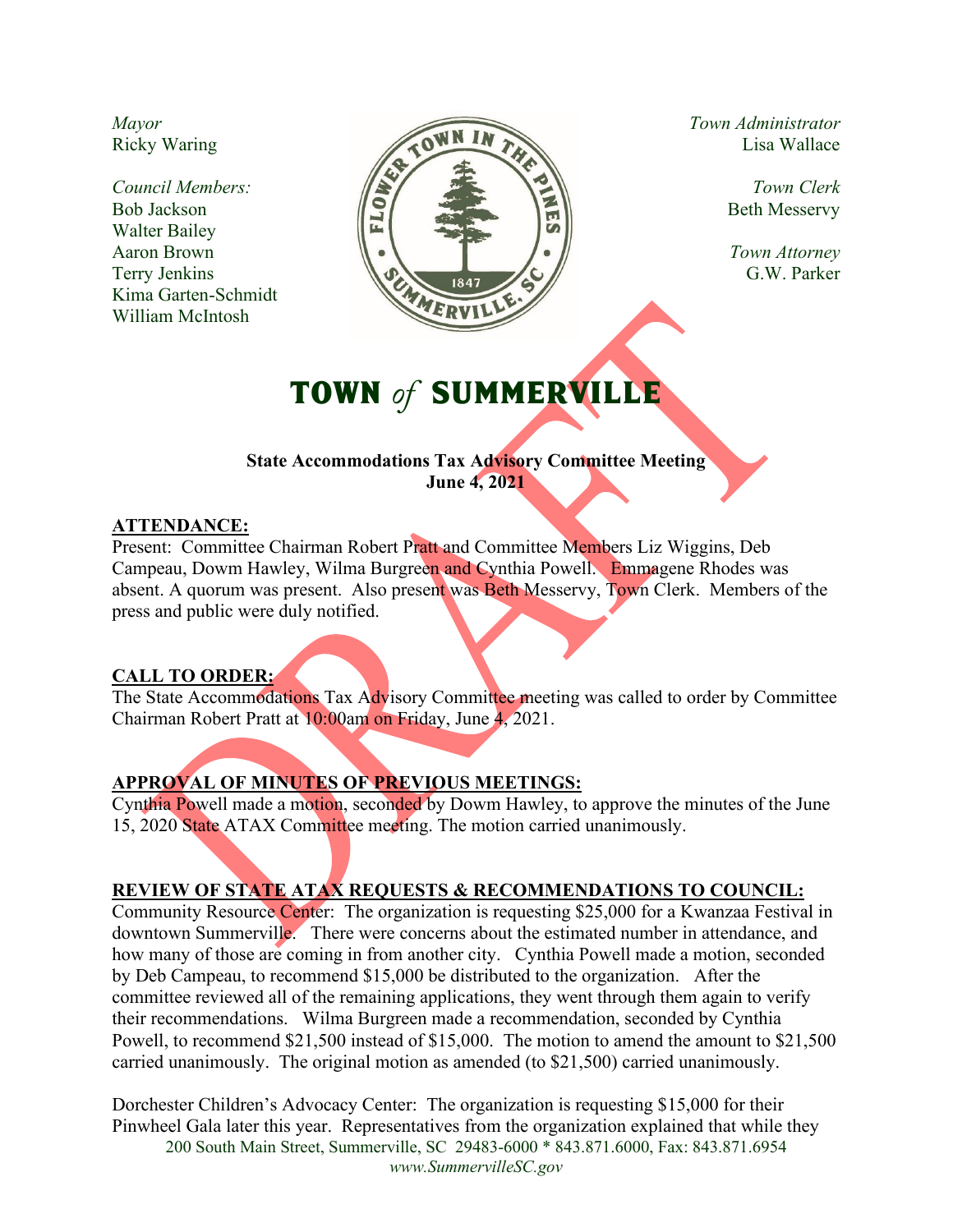did not feel comfortable doing the annual Kitchen Tour this year, they have decided to hold the Pinwheel Gala "with upgrades." The event will be held at one of the hotels on the border of Dorchester and Berkeley County that is in the Town limits. The representatives explained that this would bring more tourists in, because they can stay at the hotel overnight instead of having to drive home. The organization will give a guide with suggestions for local restaurants and shopping. Deb Campeau made a motion, seconded by Wilma Burgreen, to recommend \$15,000 in funding to the DCAC. After the committee reviewed all applications, the motion was amended to \$13,000. The motion carried unanimously.

Dorchester Paws: The organization applied for \$5,000 for their annual "Huffin for the Stuffin" 5K race later this year. Wilma Burgreen made a motion, seconded by Dowm Hawley, to recommend the full \$5000 for this organization. The motion carried unanimously.

Flowertown Players: The organization applied for \$12,880 for marketing of the "Front Lines to Home Front" production. The application explained that the \$19,980 awarded in ATAX in 2020 to promote the entire 45th season was not spent in 2020. The organization is using it to promote their entire season this year instead. The application for 2021 is for promoting one specific production. Wilma Burgreen made a motion, seconded by Deb Campeau, to recommend \$10,000. The motion carried unanimously.

Public Works Art Center: The organization applied for \$12,475 for promotion of their arts center. State law says that State ATAX money can be used for promotion of the arts and cultural events, as well as construction, maintenance and operation of facilities for cultural activities. Deb Campeau made a motion, seconded by Wilma Burgreen, to recommend the full \$12,475. The motion carried unanimously.

South Carolina State Federation of Active and Retired Federal Employees: The organization requested \$1000 for their annual conference. Ms. Campeau pointed out that the event is not open to the public, nor is it being held in Town limits (being held in North Charleston). Deb Campeau made a motion, seconded by Wilma Burgreen, to deny funding for this organization. The motion carried unanimously.

Summerville-Dorchester Museum: The organization requested \$23,850.16 for exhibit rotation, remodeling, and enhancements to the interior of their building and the garden. The new Executive Director, Desiree Day, was in attendance to explain that the museum is being revamped to bring in more tourists to the area. She stated that the \$7000 that was not spent in 2020 is being spent in 2021 for infrastructure updates. Wilma Burgreen made a motion, seconded by Deb Campeau, to recommend \$16,850 for funding. After the committee went through all of the applications, they revisited this application. Dowm Hawley made a motion, seconded by Wilma Burgreen, to recommend full funding for the Museum. The motion carried unanimously.

Juneteenth: The organization is requesting \$750 for publication of the African American Tourists Guide to Summerville. Dowm Hawley made a motion, seconded by Wilma Burgreen, to recommend the full \$750. After the committee reviewed the rest of the applications, they revisited this one. Cynthia Powell made a motion, seconded by Dowm Hawley, to recommend